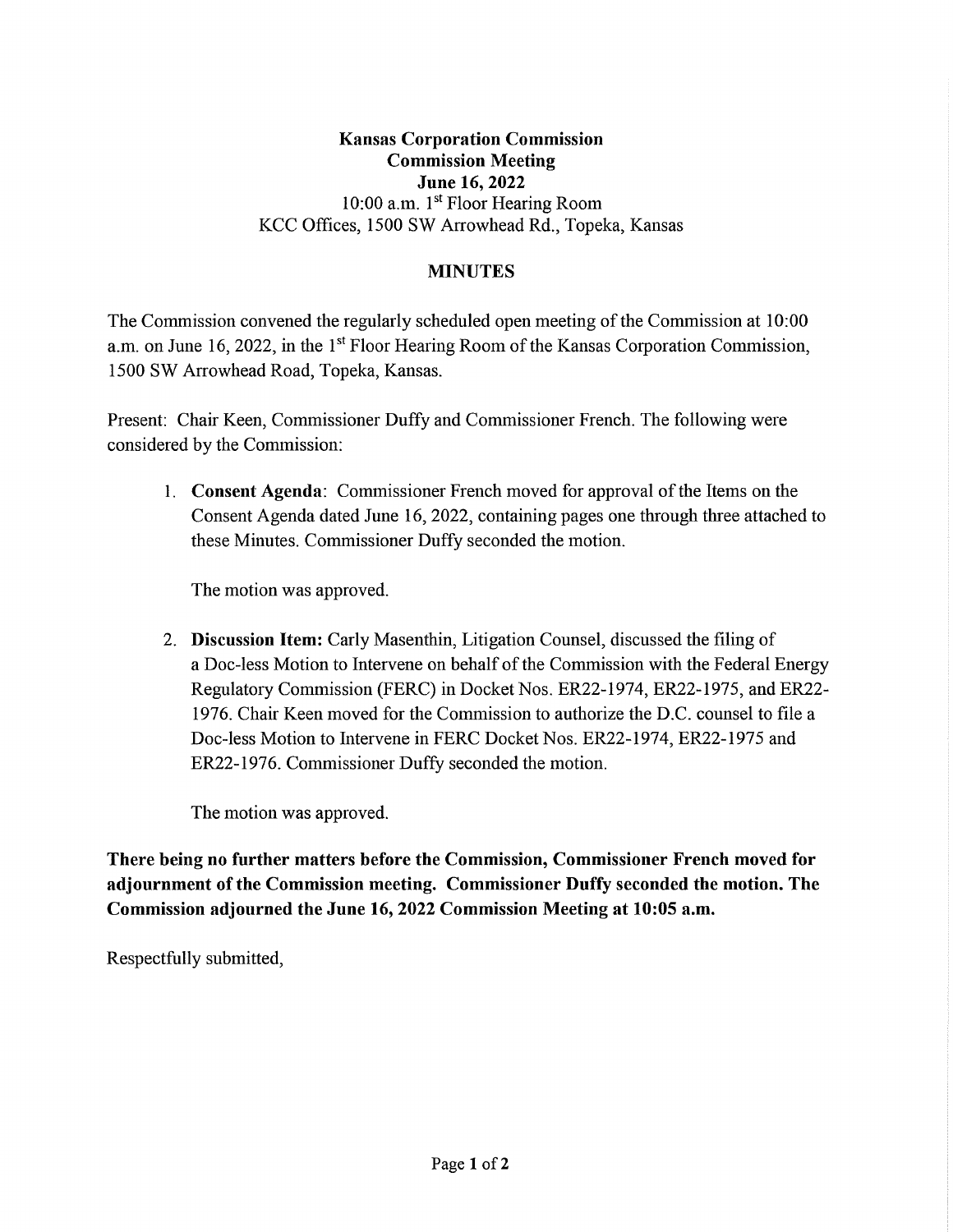Lynn M. Retz, Exceutive Director

a Calega?

Susan K. Duffy, Commissioner

Dwight D. Keen, Chair

Andrew J. French

Andrew J. French, Commissioner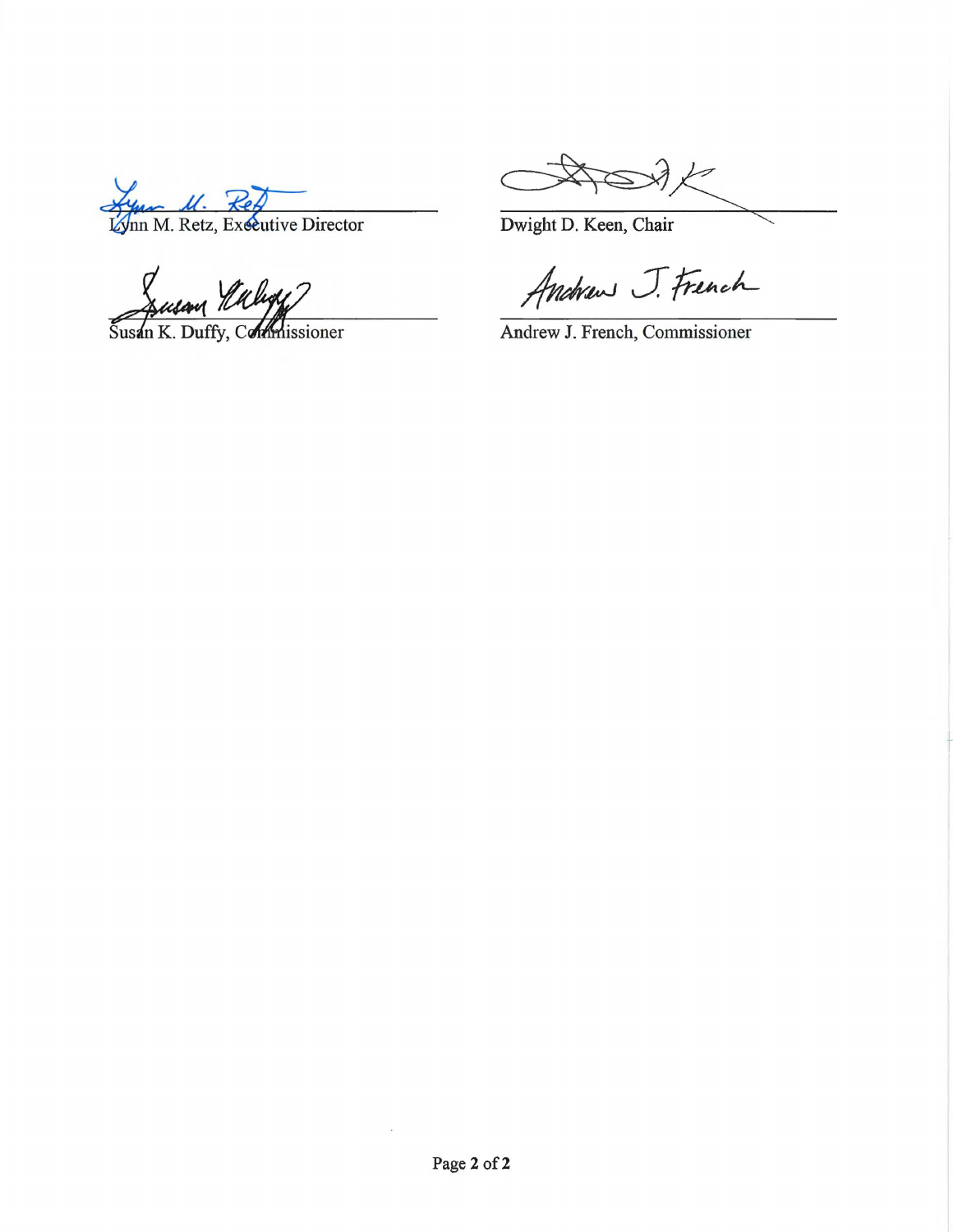1500 SW Arrowhead Road Topeka, KS 66604-4027



Phone: 785-271-3100 Fax: 785-271-3354 http://kcc.ks.gov/

Dwight D. Keen, Chair Susan K. Duffy, Commissioner Andrew J. French, Commissioner Laura Kelly, Governor

### MEMORANDUM Motion to File Doc-Less Intervention to Protect Interests of Kansas Ratepayers **FERC Docket Nos. ER22-1974, ER22-1975, and ER22-1976**

**Date:** June 16, 2022 **Docket Nos: ER22-1974, ER22-1975, and ER22-1976 Background:** 

As the Commission will recall, on March 22, 2022, Kansas Electric Power Cooperative, Inc. (KEPCo) submitted a formal challenge and complaint to FERC in Docket No. ER22-1205 regarding Evergy Kansas Central' s implementation of its transmission formula rate. The principal issue in that challenge was that KEPCo alleged Evergy Kansas Central was incorrectly implementing its Formula Rate by double counting unappropriated undistributed subsidiary earnings (as reported in FERC Account 216.1) in the formula's equity capitalization component. This, allegedly, has led to an inflation of Evergy's common stock.

The Commission approved our D.C. Counsel to file Doc-Less Intervention and Comments in that docket on April 19, 2022.

Now, In relation to the ongoing proceeding in Docket No. ER22-1205, Evergy just initiated three dockets that propose forward-looking revisions, Docket Nos. ER22-l 974, ER22-1975, and ER22- 1976 for Evergy Kansas Central transmission, Evergy Kansas Central generating, and Evergy Generating. The filings proposed identical revisions to the transmission and generation formula rates, which appear to follow the comments the KCC filed in Docket No. ER22-1205. In particular, Evergy proposes to (i) replace the reference to "Account 216.1" in its formula rates with a reference to "Non-Regulated Subsidiary Retained Earnings Balances," and (ii) include a new note to explain that "Non-Regulated Subsidiary Retained Earnings Balances" are determined by subtracting EKS and Evergy Generating's retained earnings from the Account 216.1 balance.

Motions to intervene, as well as comments are due tomorrow, June 17, 2022. Commission Staff believes it would be a benefit to Kansas to intervene in each of these dockets. Filing a Doc-less Motion to Intervene ensures this Commission remains informed of these dockets' developments, and further preserves this Commission's ability to protect the interest of Kansas ratepayers

I recommend the Commission authorize our D.C. counsel to file a Doc-less Motion to Intervene in FERC Docket Nos. ER22-1974. ER22-1975, and ER22-1976.

Respectfully,

Carly Masenthin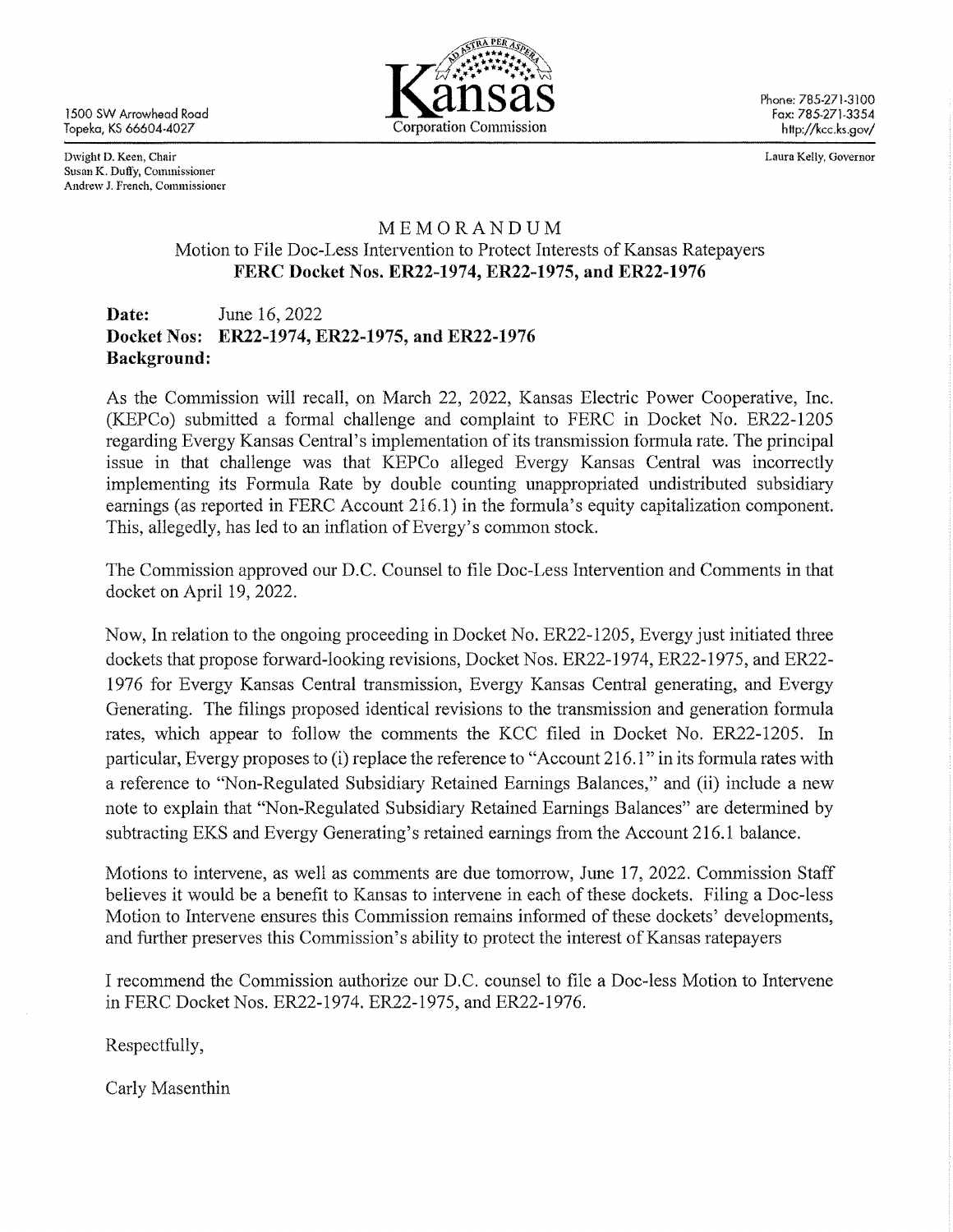

# ITEMS OF Consent Agenda

Approval Date: Thursday, June 16, 2022

NOTICE TO THE PUBLIC: There will be no separate discussion of Consent Agenda items as they are considered to be routine by the Kansas Corporation Commission. Unless removed from the website's Consent Agenda, the orders appearing on the Consent Agenda will become the Order of the full Commission at the Commission's regularly scheduled Business Meeting. If Commission staff or a Commissioner requests an item be removed from the Consent Agenda, the affected item may be considered seperately or placed on the earliest possible Business Meeting agenda for discussion.

#### **Consent Agenda**

| <b>ITEM NO.</b> | <b>DESCRIPTION</b>                                                                                                                                                                                                                                                                                                                                                         | DOCKET<br><b>NUMBER</b> | <b>IREMOVEDI</b> |
|-----------------|----------------------------------------------------------------------------------------------------------------------------------------------------------------------------------------------------------------------------------------------------------------------------------------------------------------------------------------------------------------------------|-------------------------|------------------|
|                 | In the matter of the application of Merit Energy Company, LLC, for an exception to the 10-year time limitation of K.A.R. 82-3-111<br>for its Sullivan D#1 well in the Northeast Quarter of the Southwest Quarter of the Northwest Quarter of the Northwest<br>Quarter of Section 8, Township 30 South, Range 38 West, Grant County, Kansas.<br><b>Order Closing Docket</b> | 22-CONS-3266-CEXC       |                  |
|                 | In the matter of the failure of New Age Oil, LLC (Operator) to comply with K.A.R. 82-3-407 at the McNamee #42-5 well in Rush<br>County, Kansas.<br>Penalty Order - New Age Oil, LLC                                                                                                                                                                                        | 22-CONS-3461-CPEN       |                  |
|                 | In the matter of the failure of Novy Oil & Gas, Inc. (Operator) to comply with K.A.R. 82 3 111 at the Rose #1 well in Reno<br>County, Kansas.<br>Penalty Order - Novy Oil & Gas, Inc.                                                                                                                                                                                      | 22-CONS-3462-CPEN       |                  |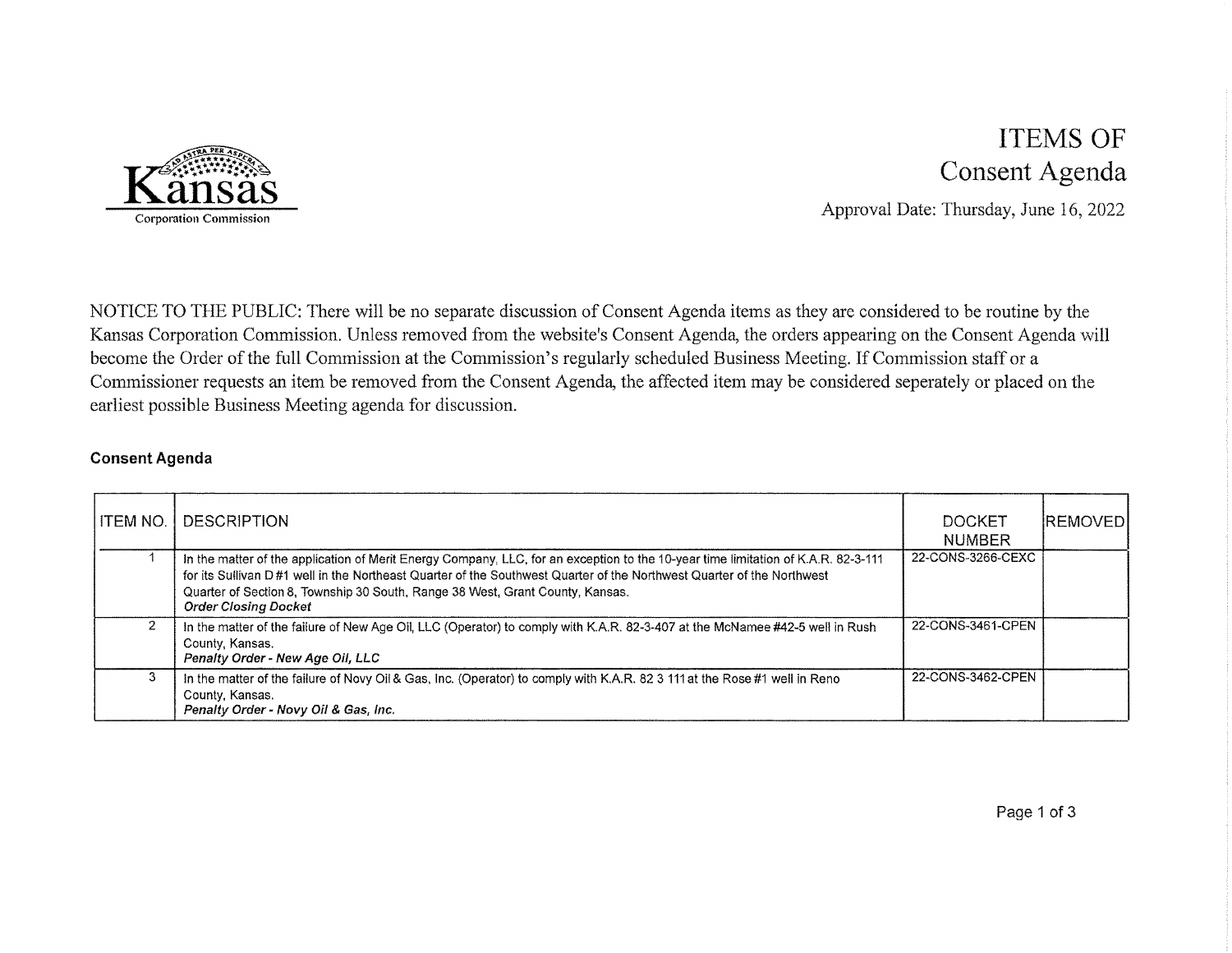### **Consent Agenda**

| <b>ITEM NO.</b> | <b>DESCRIPTION</b>                                                                                                                                                                                                                                                                                                                  | <b>DOCKET</b><br><b>NUMBER</b> | <b>IREMOVED</b> |
|-----------------|-------------------------------------------------------------------------------------------------------------------------------------------------------------------------------------------------------------------------------------------------------------------------------------------------------------------------------------|--------------------------------|-----------------|
| 4               | In the matter of the failure of Siroky Oil Management (Operator) to comply with K.A.R. 82 3 111 at the Rose #1 well in Kiowa<br>County, Kansas.<br>Penalty Order - Siroky Oil Management                                                                                                                                            | 22-CONS-3464-CPEN              |                 |
| 5               | In the Matter of a General Investigation into the Adjustment of Intrastate 8YY Access Charges Pursuant to the Federal<br>Communications Commission's Reforms, Effective July 1, 2022<br>Order Approving Revised Intrastate Access Tariffs for Blue Valley, LaHarpe, Columbus and<br>Centurylink                                     | 22-GIMT-454-GIT                |                 |
| 6               | In the Matter of a General Investigation into the Adjustment of Intrastate Switched Access Charges for Rural Telephone<br>Companies in Compliance with K.S.A. 66-2005(e) and Federal Communications Commission Reforms.<br>Order Opening Docket; Requiring Compliance Filings; Establishing Procedural Schedule                     | 22-GIMT-549-GIT                |                 |
| $\overline{7}$  | In the Matter of a General Investigation into the Adjustment of Intrastate Switched Access Charges for Rural Telephone<br>Companies in Compliance with K.S.A. 66-2005(e) and Federal Communications Commission Reforms.<br><b>Order Assessing Costs</b>                                                                             | 22-GIMT-549-GIT                |                 |
| 8               | In the Matter of the Investigation of JEA Transport LLC, of Garden City, Kansas, Regarding the Violation(s) of the Motor Carrier<br>Safety Statutes, Rules and Regulations and the Commission's Authority to Impose Penalties, Sanctions and/or the Revocation<br>of Motor Carrier Authority.<br><b>Penalty Order</b>               | 22-TRAM-541-PEN                |                 |
| 9               | In the Matter of the Investigation of Jeff Fenton d'b/a Metro Tree Service, of Lenexa, Kansas, Regarding the Violation(s) of the<br>Motor Carrier Safety Statutes, Rules and Regulations and the Commission's Authority to Impose Penalties, Sanctions and/or the<br>Revocation of Motor Carrier Authority.<br><b>Penalty Order</b> | 22-TRAM-552-PEN                |                 |
| 10              | In the Matter of the Emergency Suspension of Operating Authority of BOJ Trucking Group LLC of Olathe, Kansas, for Failure to<br>Comply with New Entrant Safety Requirements as Required by the Motor Carrier Safety Statutes, Rules and Regulations.<br><b>Emergency Suspension of Operating Authority Order</b>                    | 22-TRAM-553-OOS                |                 |
| 11              | Transportation orders to be approved by the Commission on the Consent Agenda.<br><b>Transportation Economic Orders</b>                                                                                                                                                                                                              | 22-TRAM-5088-TRA               |                 |
| 12              | In the Matter of the Application of Magellan Pipeline Company, L.P. Filing Tariff Revisions for Commission Approval of Tariff<br>K.C.C. No. 44.<br><b>Suspension Order</b>                                                                                                                                                          | 22-MGPP-525-TAR                |                 |

The above-captioned matter(s) were approved by the Commission, unless noted as removed.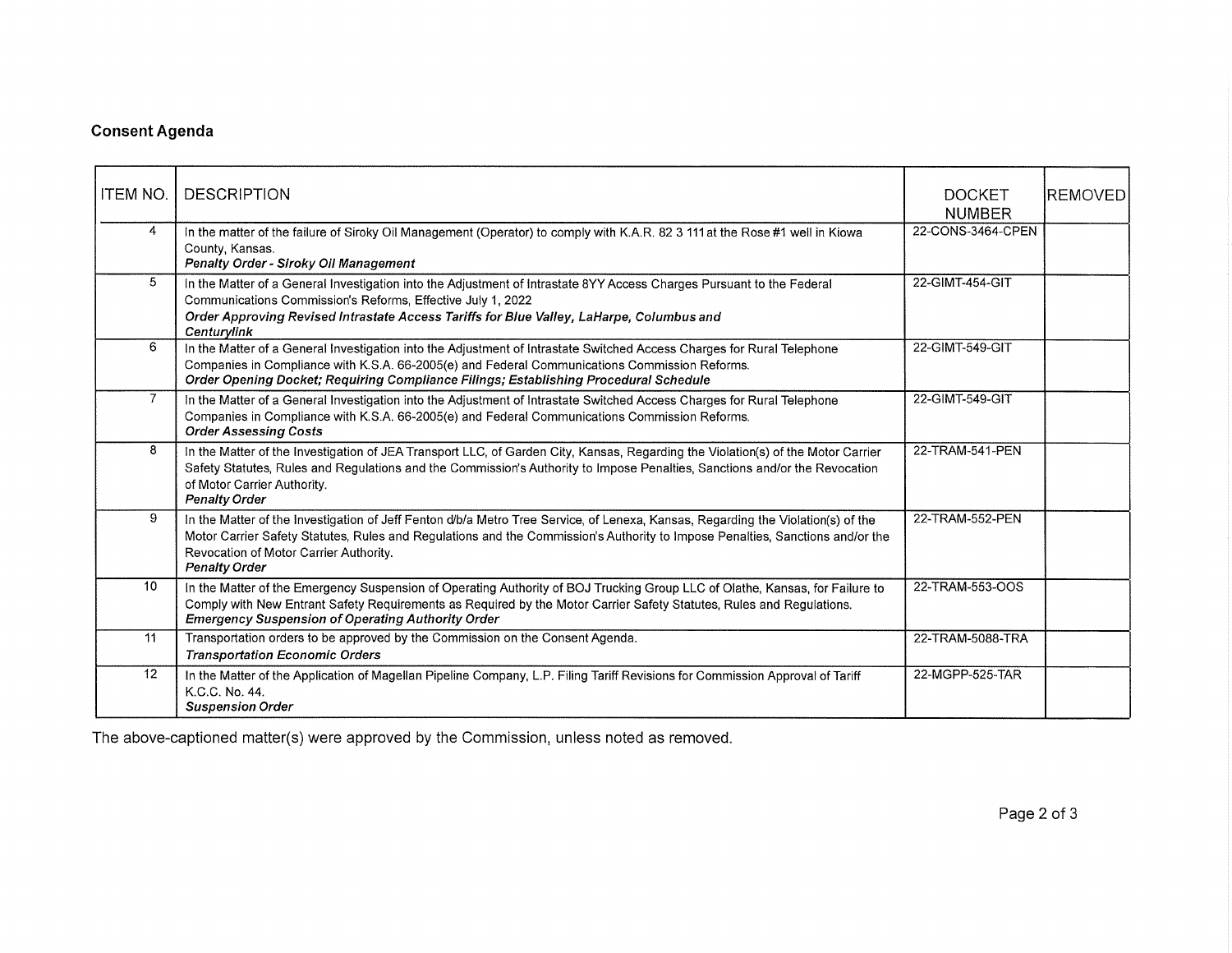For the Commission :

Dwight D. Keen, Chair

u**sa**n Ti

Susan K. Duffy, Commissioner

Andrew J. French

 $\sim$ 

Andrew J. French, Commissioner

Attest: *79nu U*. Executive Director

 $\sim$ 

 $\mathcal{F}$